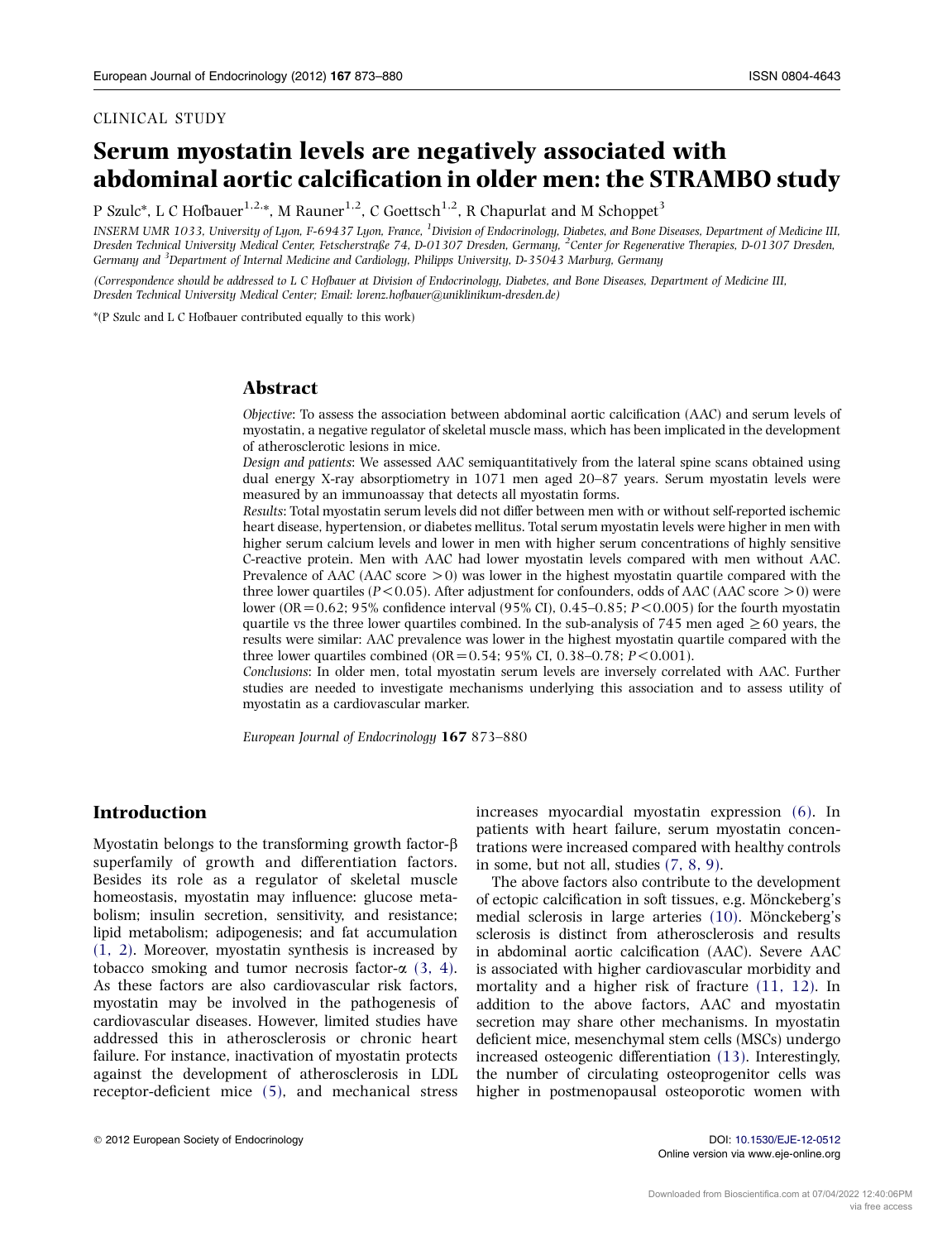AAC compared with women without AAC [\(14\).](#page-6-0) Lower levels of 25-hydroxycholecalciferol (25OHD) were associated with severe and more progressive AAC [\(14, 15\),](#page-6-0) as well as lower myostatin levels [\(16\).](#page-6-0) Exogenous testosterone inhibited vascular calcification and increased circulating myostatin levels [\(17, 18\).](#page-6-0) Furthermore, hemizygous deletion of the genes of type 3 and 5 collagens and of myostatin was associated with aortic dissection [\(19\)](#page-6-0). However, the link between myostatin and AAC has not been studied. Therefore, we conducted a cross-sectional study of the relation between total serum myostatin levels and AAC as assessed on the lateral scans of the spine obtained using dual energy X-ray absorptiometry (DXA) in older men.

## Materials and methods

#### **Participants**

The Structure of the Aging Men's Bones (STRAMBO) study is a single center prospective cohort study on skeletal fragility and its determinants in men. The study is performed as a collaboration between Institut National de la Santé et de la Recherche Médicale and Mutuelle de Travailleurs de la Région Lyonnaise (MTRL) [\(20\)](#page-6-0). It was approved by the Local Ethics Committee and is conducted in agreement with the Helsinki Declaration of 1975 and 1983. Letters inviting participation were sent to randomly selected men aged 20–87 years from the MTRL lists living in greater Lyon. During the recruitment in 2006–2008, 1169 volunteers replied to the invitation and provided written informed consent. All men able to give informed consent, to answer the questionnaire, and to participate in the exams were included. No specific exclusion criteria were applied. Both valid measurement of serum myostatin levels and DXA lateral scans were available and obtained in 1117 men. As we did not assess weight loss before recruitment, we could not employ the current definition of cachexia [\(21\)](#page-6-0). Therefore, we defined cachexia post hoc as the coexistence of low BMI  $\langle 20 \text{ kg/m}^2 \rangle$ and of low relative appendicular skeletal muscle mass  $(RASM)$  < 7.26 kg/m<sup>2</sup>. We excluded men with cachexia  $(n=12)$  and men who took vitamin D supplements  $(n=35)$ . The first analysis was performed in 1071 men aged 20–87 years; then, the analysis was repeated in 745 men aged 60 years and older.

## Epidemiological questionnaire

All men responded to an interviewer-administered questionnaire. Men self-reported lifestyle factors: smoking (current smoker vs nonsmoker), alcohol intake (average amount of alcohol consumed weekly), and calcium intake (estimated by a food frequency questionnaire) [\(22\).](#page-6-0) Comorbidities (ischemic heart disease, hypertension, diabetes mellitus, Parkinson's disease,

peripheral artery disease, and stroke) were self-reported, dichotomized (yes/no), and not further ascertained. Medications (statins, diuretics, vitamin K antagonists, and glucocorticoids) were self-reported, verified using medical prescriptions, whenever possible, and dichotomized (yes/no). Weight and height were measured using standard clinical equipment.

#### Serum measurements

Non-fasting serum was collected at 0100 h and stored at  $-80$  °C. Total myostatin serum levels were measured by a commercially available competitive ELISA (Immundiagnostik AG, Bensheim, Germany) based on polyclonal antibodies raised against recombinant human myostatin in rabbit [\(23\)](#page-6-0). The recombinant protein used for immunization is the full-length myostatin, including the propeptide and the C-terminal mature myostatin. The antibodies of the assay detect all subunits and the protein dimer as validated by western blot analysis and peptide mapping. There is no cross reactivity to GDF-11 or myoglobin. The free peptide in the sample binds to antibodies during a first incubation phase. The western blot analysis of the sera of Holstein cow (normal myostatin processing) and of Belgian Blue cow (premature stop codon of the myostatin gene) showed that our assay measures the 25 kDa dimer of active mature myostatin and a 50 kDa monomeric full-length promyostatin [\(16\)](#page-6-0). The pre-incubated samples are transferred into microtiter wells coated with recombinant myostatin. The unbound antibodies in the pre-incubated samples bind to the immobilized antigen and are detected using a peroxidase-conjugated secondary antibody. Samples were measured using a microtiter plate reader at 450 nm against 620 nm as a reference. The detection limit is 0.273 mg/l. The intra- and interassay coefficients of variance were 10 and 15% respectively.

Serum levels of calcium, phosphate, and creatinine were measured using standard methods as described previously [\(24\)](#page-6-0). 25OHD was measured with a RIA after acetonitrile extraction (DiaSorin, Stillwater, MN, USA) [\(24\).](#page-6-0) Serum osteoprotegerin (OPG) was measured by ELISA (Biomedica, Vienna, Austria) [\(25\)](#page-6-0). Fibroblast growth factor 23 (FGF23) was measured by ELISA (Biomedica, Vienna, Austria) as described previously [\(26\)](#page-6-0). High-sensitivity C-reactive protein (hsCRP) was measured by an immunoturbidimetric assay (Cobas; Roche Diagnostics) [\(27\).](#page-6-0) Testosterone was measured with a RIA after diethylether extraction; sex hormonebinding globulin was measured using an IRMA  $(^{125}$ ISBP Coatria; Bio-Mérieux, Marcy l'Etoile, France) [\(28\).](#page-6-0) Apparent free testosterone concentration (AFTC) was calculated as previously described [\(29\)](#page-6-0).

## Assessment of the AAC score

DXA was performed using the Hologic Discovery A device equipped with a rotatory C-arm (Hologic, Inc.,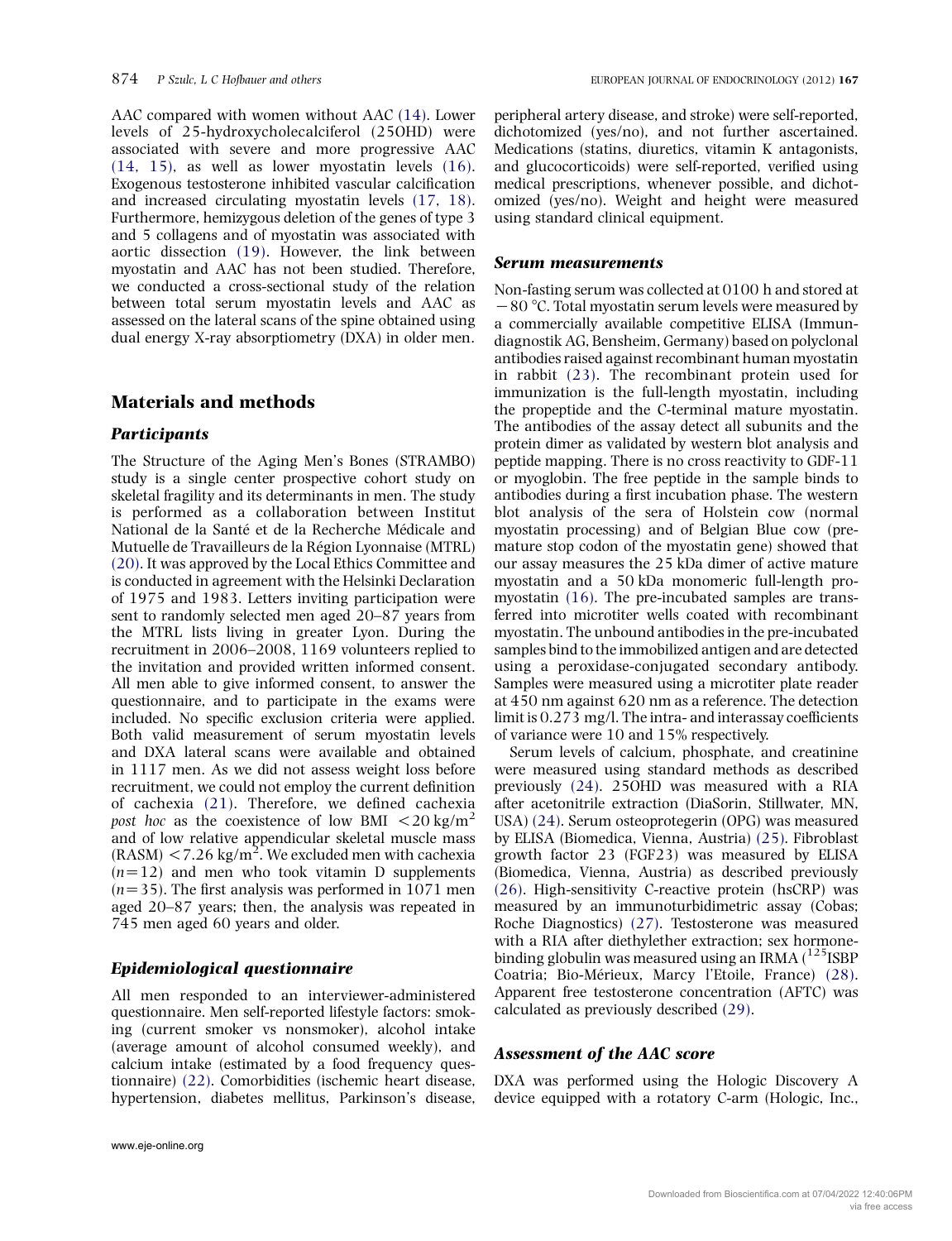Waltham, MA, USA). Lateral single-energy scans of the spine were obtained in the dorsal decubitus position (Fig. 1). The AAC score was assessed using a semiquantitative method [\(30\)](#page-6-0). Calcifications in the abdominal aorta adjacent to the first four lumbar vertebrae were assessed for the posterior and anterior aortic walls using the midpoint of the intervertebral space above and below the vertebra as boundaries (eight segments). Individual severity scores for each segment (0–3) were added to yield AAC scores ranging from 0 to 24. Intra- and inter-rater reproducibility was assessed previously by two experienced readers for 76 scans [\(31\)](#page-6-0). Intra- and inter-rater agreement (intraclass correlation coefficient) for AAC score (continuous scale) was 0.95 (95% confidence interval (95% CI), 0.91–0.99) and 0.90 (95% CI, 0.86–0.94) respectively. Intra- and interrater agreement ( $\kappa$ ) for AAC score  $> 0$  vs 0 (a cut-point used in the current study) was  $\kappa$ =0.96 (95% CI, 0.91–1.00) and  $\kappa$  = 0.88 (95% CI, 0.75–0.99) respectively.

#### Statistical analysis

Serum levels of total myostatin and hsCRP were logtransformed. Bivariate comparisons were performed using *t*-test (continuous variables) or  $\chi^2$ -test (class variables). Serum myostatin (dependent variable) was compared across the classes of independent variables  $(AAC score > 0 vs 0, comorbidities yes/no, quartiles of$ serum calcium or hsCRP) using the backward multivariable analysis of covariance. Variables with  $P < 0.1$ were retained in the final model: age; BMI; intake of



Figure 1 Lateral scans of the first four vertebrae of the lumbar spine (L1–L4) obtained using the vertebral fracture assessment (VFA) software using the DXA technique on the Hologic Discovery A device. The left panel presents a scan obtained in a young adult man who has no aortic calcification (AAC score=0; A). The right panel presents a scan obtained in an older man with severe aortic calcification (AAC score $=$  14; B). The dotted lines show the boundaries of the segment of the abdominal aorta which is assessed for the presence of the aortic calcification.

calcium, caffeine, and ethanol; smoking; Parkinson's disease; serum 25OHD; season; creatinine clearance; as well as serum hsCRP (except when used as the independent variable) and calcium (except when used as the independent variable).

Bivariate comparison between the presence of AAC and quartiles of myostatin levels was performed using the  $\chi^2$ -test. The association between the presence of AAC (AAC score  $> 0$  vs 0) and the serum myostatin concentration (continuous, quartiles) was assessed by logistic regression adjusted for the confounders. Variables with  $P$  value  $\leq 0.1$  were retained in the final multivariable model (age, BMI, intake of calcium, caffeine and ethanol, smoking, diabetes mellitus, ischemic heart disease, hypertension, serum levels of calcium, and hsCRP). Testosterone and AFTC, 25OHD serum levels, creatinine clearance, the presence of Parkinson's disease, and concurrent medications were not significant  $(P>0.15)$  and not retained in any of the above models.

## **Results**

#### Description of the cohort

[Table 1](#page-3-0) presents the description of the cohort. Average age was 63 years and average weight was 79 kg. ACC score varied from 0 to 22 with highly skewed distribution (median, 0; interquartile range, 0–2). Five hundred and seventy-three men (53%) had an AAC score of 0, 251 (23%) had an AAC score of 1–2, 145 (14%) had an AAC score of 3–6, and 102 (10%) had an AAC score of  $> 6$  (examples for different AAC scores in Fig. 1).

## Analysis of the potential confounders

Men who had AAC (AAC score  $>0$ ) were older  $(71 \text{ vs } 56 \text{ years}; P < 0.001)$ , lighter  $(78 \text{ vs } 80 \text{ kg};$  $P < 0.001$ ), and shorter (168 vs 172 cm;  $P < 0.001$ ). AAC was more prevalent in men with ischemic heart disease (73 vs  $43\%$ ;  $P < 0.001$ ), hypertension (64 vs 39%;  $P < 0.001$ ), or diabetes mellitus (64 vs 45%;  $P < 0.05$  compared with men without these characteristics. Men with AAC had higher OPG levels (median, 3.94 vs 3.26;  $P < 0.001$ ), lower GFR (75.2 vs 83.6 ml/min;  $P < 0.001$ ), and lower AFTC (244 vs  $270$  pmol/l;  $P < 0.001$ ), as well as similar  $25OHD$  $(21 \text{ vs } 22 \text{ ng/ml}; P < 0.41)$  as compared with men without AAC.

Total myostatin levels did not differ between men who did or did not self-report ischemic heart disease, myocardial infarction, Parkinson's disease, history of stroke, hypertension, peripheral artery disease, or diabetes mellitus  $(P>0.30$  after adjustment for confounders). The analysis of other potential confounders (fat mass, smoking, and hormones) in the same cohort was described recently  $(16)$ .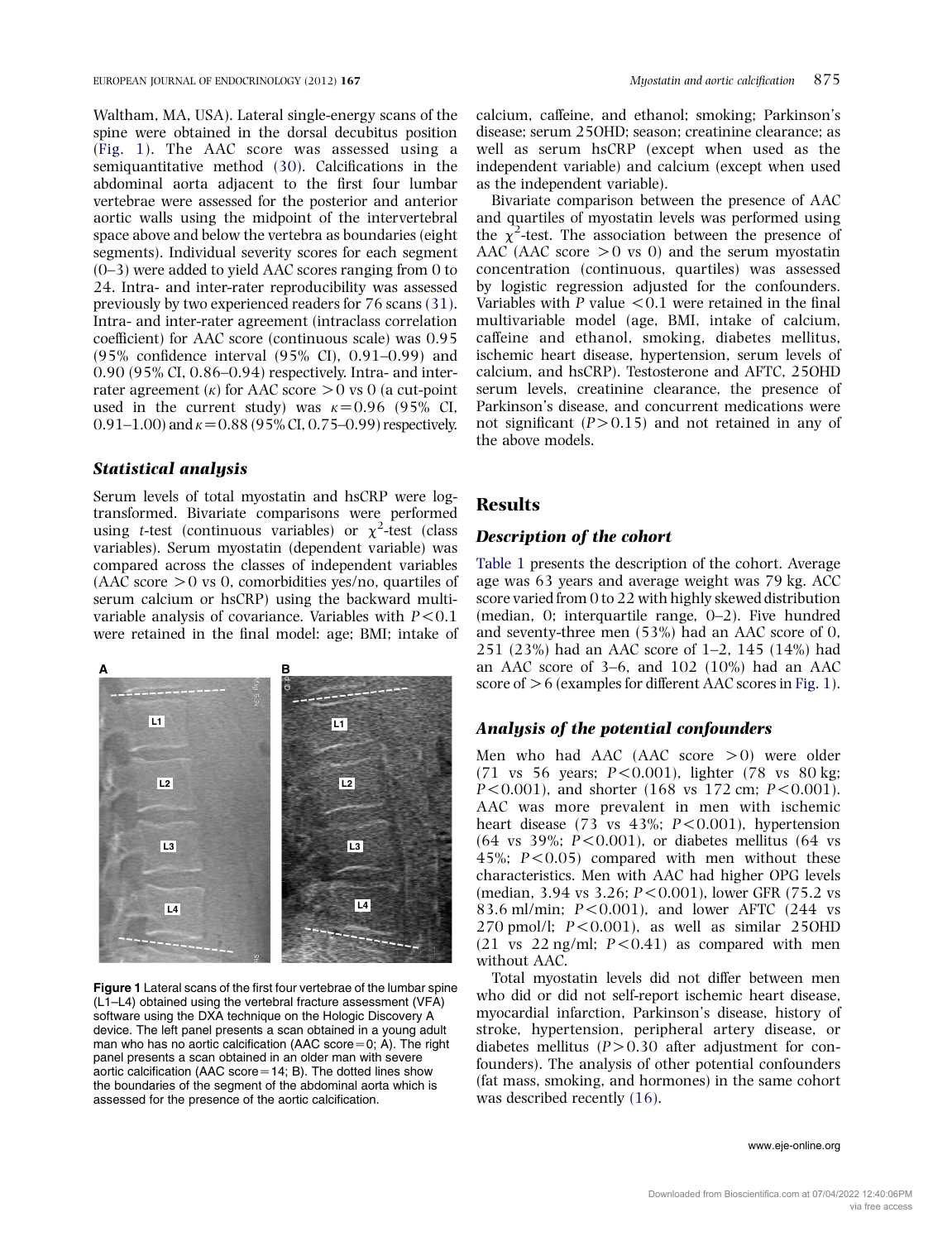<span id="page-3-0"></span>**Table 1** Descriptive characteristics of the cohort ( $n=1071$ ). Values are presented as mean $\pm$ s.p.

| <b>Parameter</b>                                                                        |                                |
|-----------------------------------------------------------------------------------------|--------------------------------|
| Age (years)                                                                             | $63 + 17$                      |
| Weight (kg)                                                                             | $79 + 11$                      |
| Height (cm)                                                                             | $170 + 7$                      |
| BMI ( $kg/m2$ )                                                                         | $27.2 + 3.6$                   |
| Current smokers <sup>a</sup>                                                            | 117 (11%)                      |
| Coffee intake <sup>b</sup> (cups/week)<br>Alcohol intake <sup>b</sup> (g/week)          | 9(6; 17)                       |
|                                                                                         | 69 (14; 192)                   |
| Calcium intake <sup>b</sup> (mg/day)                                                    | 750 (600; 940)                 |
| Ischemic heart disease <sup>a</sup>                                                     | 128 (12%)                      |
| Hypertension <sup>a</sup>                                                               | 328 (30%)                      |
| Diabetes mellitus <sup>a</sup>                                                          | 113 (10%)                      |
| Parkinson's disease <sup>a</sup>                                                        | 14 (2%)                        |
| Statins <sup>a</sup>                                                                    | 304 (28%)                      |
| Diuretics <sup>a</sup>                                                                  | 79 (8%)                        |
| Vitamin K antagonists <sup>a</sup>                                                      | 35 (3%)                        |
| Oral glucocorticoids <sup>a</sup>                                                       | 10 (1%)                        |
| Abdominal aortic calcification score <sup>b</sup>                                       | 0(0; 2)                        |
| Calcium (mmol/l)                                                                        | $2.37 + 0.16$                  |
| Phosphate (mmol/l)                                                                      | $1.07 + 0.16$                  |
| 25-Hydroxycholecalciferol (ng/ml)                                                       | $22 + 10$                      |
| Parathyroid hormone (pg/ml)                                                             | 41 (32; 54)                    |
| Apparent free testosterone                                                              | $258 + 99$                     |
| concentration (pmol/l)                                                                  |                                |
| C-reactive protein <sup>b</sup> (mg/l)                                                  | 1.46 (0.73; 2.88)              |
| Myostatin <sup>b</sup> (mg/l)                                                           | 29.7 (22.9; 38.4)              |
| Osteoprotegerin <sup>6</sup> (pmol/l)                                                   | 3.56 (2.84; 4.52)              |
| Fibroblast growth factor 23 <sup>b</sup> (RU/ml)<br>Glomerular filtration rate (ml/min) | 23.1 (17.3; 30.3)<br>$80 + 18$ |
|                                                                                         |                                |

<sup>a</sup>Number and percentage.

<sup>b</sup>Median (first quartile; third quartile). B

Serum myostatin increased across quartiles of serum calcium ( $P < 0.001$  for trend; Fig. 2A). Serum myostatin was 2.8% lower in the fourth hsCRP quartile vs the three lower quartiles combined  $(0.22 \text{ s.p., } P \leq 0.005$ ; Fig. 2B). By contrast, serum myostatin was not associated with serum levels of factors involved in vascular calcification, such as OPG, FGF23, phosphate, or the calcium  $\times$  phosphate product regardless of the statistical approach  $(P>0.15)$ . Similar trends were found when the analyses were limited to 745 men aged 60 and older.

## Association between AAC score and serum myostatin levels

In bivariate analysis, men who had AAC (AAC score  $>$  0) had lower total myostatin levels than men who did not have (medians, 29.0 vs 30.3 mg/l; Kruskal–Wallis test;  $P < 0.05$ ). However, the difference became nonsignificant after adjustment for confounders  $(P=0.33)$ . Distribution of the AAC score  $>0$  across the myostatin quartiles was as follows: 50, 49, 51, 39%;  $P < 0.05$ . AAC prevalence was lower in the highest quartile compared with the three lower quartiles combined  $(P<0.005)$ . After adjustment for confounders (the above plus diabetes mellitus, ischemic heart disease, and hypertension), odds of  $AAC \geq 0$  decreased with

increasing myostatin levels slightly but not significantly  $(OR = 0.88/s.D.; 95% CI, 0.76–1.02).$  In the multivariable analysis of AAC across the quartiles of myostatin levels, odds of AAC were not different for



Figure 2 Average log-transformed serum total myostatin concentrations according to the quartiles of serum calcium level (A) and of serum high-sensitivity C-reactive protein (hsCRP) level (B). Data presented as multi-adjusted mean $+s$ .E.M. Multivariable models adjusted for age, BMI, intake of calcium, caffeine and ethanol, smoking, Parkinson's disease, serum 25-hydroxycholecalciferol (25OHD), season, creatinine clearance, as well as serum hsCRP (for serum calcium), and serum calcium (for hsCRP).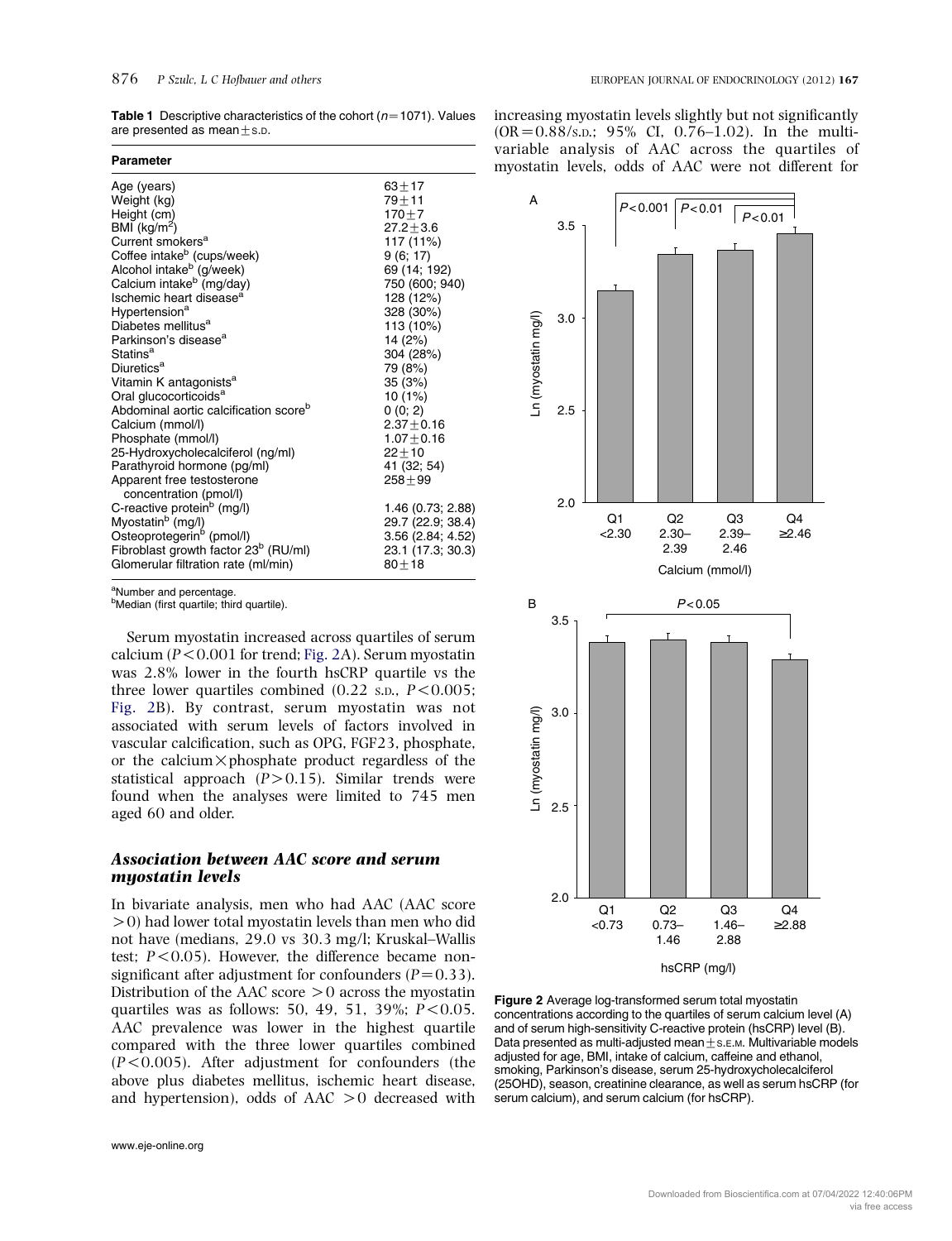the second and third quartile compared with the lowest myostatin quartile (OR =  $0.97$ ; 95% CI, 0.66–1.43 and  $OR = 1.06$ ; 95% CI, 0.71–1.56 respectively; Fig. 3A). By contrast, odds of AAC prevalence were lower for the upper myostatin quartile  $(OR=0.62$  vs the lowest quartile; 95% CI, 0.42–0.92;  $P < 0.005$ ). Odds of AAC prevalence were lower for the fourth myostatin quartile vs the three lower quartiles combined (OR =  $0.62$ ; 95%) CI,  $0.45 - 0.85$ ;  $P < 0.005$ ). AFTC and 25OHD were not significant and not retained in the final model regardless of how they were introduced (continuous, various thresholds).

In the analysis limited to 745 men aged  $\geq 60$  years, total myostatin levels were lower in men with AAC score  $> 0$  compared with men without AAC (30.8 vs 28.5 mg/l;  $P < 0.005$ ). The difference remained significant after adjustment for confounders  $(P<0.05)$ .



Figure 3 Multi-adjusted odds (OR) and 95% confidence interval (95% CI) for the presence of the abdominal aortic calcification (AAC  $\text{score} > 0$ ) according to the quartiles of serum total myostatin levels (reference, lowest quartile). Multivariate model adjusted for age; BMI; intake of calcium, caffeine, and ethanol; smoking, Parkinson's disease; diabetes mellitus; ischemic heart disease; hypertension; serum levels of calcium, 25-hydroxycholecalciferol (25OHD), and high-sensitivity C-reactive protein (hsCRP); season; and creatinine clearance. (A) entire cohort ( $n=1071$ ), and (B) sub-cohort of men aged 60 years and older ( $n=745$ ).

Distribution of the AAC score  $>0$  across the myostatin quartiles was as follows: 62, 63, 66, and 46%  $(P=0.001)$ . Multi-adjusted logistic regression provided the results similar to those found in the entire cohort. Odds of  $AAC > 0$  decreased with increasing myostatin levels  $(OR = 0.81/s.n.; 95% CI, 0.69-0.95; P < 0.01).$ Odds of AAC were not different for the second and third quartiles compared with the lowest myostatin quartile  $(OR = 1.03; 95\% \text{ CI}, 0.67-1.57 \text{ and } OR = 1.05; 95\% \text{ CI}.$ 0.68–1.62 respectively; Fig. 3B). By contrast, odds of AAC prevalence were lower for the upper myostatin quartile  $(OR = 0.56$  vs the lowest quartile; 95% CI,  $0.36-0.86$ ;  $P < 0.001$ ). Odds of AAC prevalence were lower for the fourth myostatin quartile vs the three lower quartiles combined  $(OR=0.54; 95\% \text{ CI},$  $0.38-0.78$ ;  $P < 0.001$ ).

## **Discussion**

Vascular calcification mimics bone remodeling at sites of the body normally not ossifying. Mineralization of the vasculature is associated with an excess risk of cardiovascular events due to an increase in arterial stiffness and pulse wave velocity [\(32, 33\)](#page-7-0). Different factors including a mineral imbalance promote vascular calcification, whereas endogenous local or circulating calcification inhibitors suppress vascular calcification by blocking the deposition of minerals in the vascular wall or by the transformation of vascular smooth muscle cells (VSMC) to osteochondrogenic cells [\(34\)](#page-7-0).

We used an immunoassay which does not distinguish between the active C-terminal dimer of myostatin and the N-terminal propeptide. Therefore, total myostatin serum levels were higher than those found using immunoassays specific for the active C-terminal dimer [\(18, 35\)](#page-6-0). In our study, total myostatin levels correlated negatively with fat mass, mainly central fat mass, but not with lean mass or grip strength [\(16\).](#page-6-0) Thus, the levels that we found may reflect synthesis and secretion rate of myostatin, and not its biological activity.

In this study, older men with AAC had lower serum myostatin levels, whereas higher myostatin levels were associated with lower AAC prevalence. Our crosssectional study cannot explain the mechanism underlying this association, but the inverse association between serum myostatin and AAC may reflect the effect of factors regulating AAC and/or counterregulatory mechanisms. For instance, smoking is associated with higher risk of AAC and higher myostatin expression [\(3, 36\).](#page-6-0) Higher fat mass and lower lean mass are associated with higher risk of AAC [\(37\).](#page-7-0) Intriguingly, myostatin is a strong regulator of muscle mass and fat accumulation [\(2\)](#page-5-0). High extracellular calcium levels promote VSMC calcification and are present in atherosclerotic lesions [\(38\)](#page-7-0), and we show here that myostatin levels positively correlated with serum calcium. In addition, high fat mass,

#### www.eje-online.org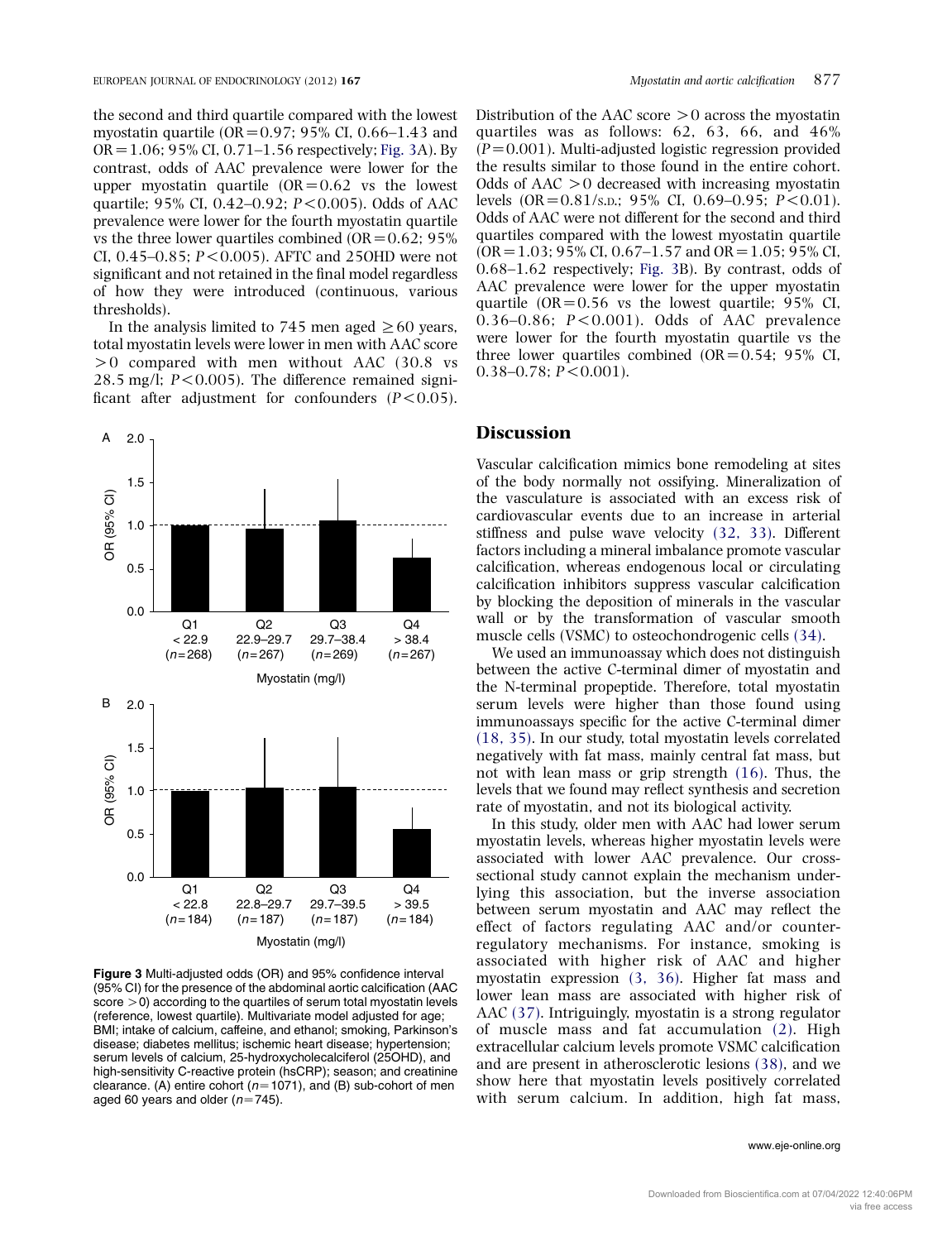<span id="page-5-0"></span>especially central fat mass, was associated with lower myostatin concentration and higher AAC severity [\(16,](#page-6-0) [39\).](#page-6-0) However, the association between AAC and myostatin levels remained significant after adjustment for smoking, fat mass, and serum calcium levels. In contrast, myostatin was negatively associated with hsCRP, a parameter directly correlated with the risk for coronary artery disease and arterial stiffness [\(40\).](#page-7-0) However, mice with double myostatin and LDL receptor knockout had fewer atherosclerotic lesions [\(5\).](#page-6-0) It suggests that inactivation of myostatin rather protects against atherogenesis; however, the mechanisms involved in atherogenesis are different from those responsible for the calcification in large arteries.

As mentioned above, low 25OHD levels were previously associated with greater AAC severity and lower myostatin levels, whereas testosterone administration inhibited vascular calcification and increased circulating myostatin [\(14, 15, 17, 18\).](#page-6-0) In this study, the association between AAC and myostatin remained significant even after adjustment for 25OHD and testosterone. AAC are more frequent in diabetic patients; however, the investigated association remained significant after adjustment for diabetes. Moreover, data on myostatin secretion in experimental diabetes are discordant, whereas a recent clinical study showed that diabetic patients had an increased expression of the myostatin gene, but plasma myostatin concentrations similar to nondiabetic controls [\(41, 42, 43\)](#page-7-0).

Biomarkers may reveal novel pathways linked to vascular calcification and can provide additional information to conventional risk factors. Lower levels of calcification inhibitors (fetuin-A, matrix GLA protein) were observed in vascular diseases, whereas OPG levels were elevated [\(44, 45, 46\).](#page-7-0) So far, myostatin has not been implicated in mineral homeostasis crucial for the pathophysiology of vascular calcification. However, bone marrow-derived MSCs obtained from myostatinnull mice exhibited increased osteogenic differentiation compared with cells from wild-type mice [\(13\)](#page-6-0), and myostatin expression increased transiently after fracture [\(47\).](#page-7-0) Myostatin treatment reduced type II collagen synthesis and expression of Sox9 mRNA, a transcription factor for chondrocyte differentiation [\(48\).](#page-7-0) Thus, it is tempting to speculate that myostatin may promote the differentiation of MSC or MSC-derived cells into osteoblastic cells, an important step in the initiation of AAC.

From our data, it is speculative to attribute that myostatin has a calcification inhibitory or promoting role. The same cytokine networks involved in the pathophysiological development of AAC may also impinge on circulating myostatin, without a causal but rather a passive relationship. The fact that inactivation of myostatin has been reported to protect against atherosclerosis may be due to the fact that atherosclerosis (as seen in myostatin knock-out mice) is pathophysiologically distinct from vascular calcification, which we measured in our study. Alternatively, lowering myostatin may be an attempt of the vascular system to downregulate the expression of procalcific factors, or AAC formation itself is a stimulus for downregulating myostatin as a feedback mechanism to limit vascular disease. Myostatin secretion may also decrease after the development of AAC. AAC may be associated with calcification in other large arteries leading to lower blood flow and hypoxia in muscles. Indeed, chronic restriction of blood flow resulted in a drop in the myostatin content in rats [\(49\).](#page-7-0) However, myostatin upregulation was associated with the skeletal muscle response to hypoxia-mimicking agents in vitro [\(50\)](#page-7-0).

Our study has potential limitations. One limitation is inherent to the cross-sectional design of a study. Moreover, we have not assessed inhibitors of myostatin such as follistatin. The binding of myostatin to plasma proteins, which interferes with measurement of circulating myostatin could, in principle, be prevented by acidification [\(18, 51\)](#page-6-0). However, our antiserum loses affinity at acidic pH – a phenomenon that has also been reported by Lakshman et al. for most of their myostatin antibodies [\(16, 18\)](#page-6-0). Finally, the immunoassay that we used measures all the myostatin forms and does not exclusively reflect the expression of active myostatin in tissues.

In conclusion, men with higher total myostatin levels have lower AAC prevalence independently of potential confounders. Further studies are needed to validate these findings in other cohorts. In addition, the mechanisms underlying this inverse association and its potential clinical implictions require further investigation.

### Declaration of interest

The authors declare that there is no conflict of interest that could be perceived as prejudicing the impartiality of the research reported.

#### Funding

This study was supported by grants from Deutsche Forschungsgemeinschaft (HO 1875/3-2) to M Schoppet and L C Hofbauer, FOR 1586 to L C Hofbauer, and grants from Roche, Switzerland, Agence Nationale de la Recherche, Abondement ANVAR, and Hospices Civils de Lyon to P Szulc and R Chapurlat.

## References

- 1 Elliott B, Renshaw D, Getting S & Mackenzie R. The central role of myostatin in skeletal muscle and whole body homeostasis. Acta Physiologica 2012 205 324–340. [\(doi:10.1111/j.1748-1716.](http://dx.doi.org/10.1111/j.1748-1716.2012.02423.x) [2012.02423.x\)](http://dx.doi.org/10.1111/j.1748-1716.2012.02423.x)
- 2 Allen DL, Hittel DS & McPherron AC. Expression and function of myostatin in obesity, diabetes, and exercise adaptation. Medicine and Science in Sports and Exercise 2011 43 1828–1835. [\(doi:10.1249/MSS.0b013e3182178bb4\)](http://dx.doi.org/10.1249/MSS.0b013e3182178bb4)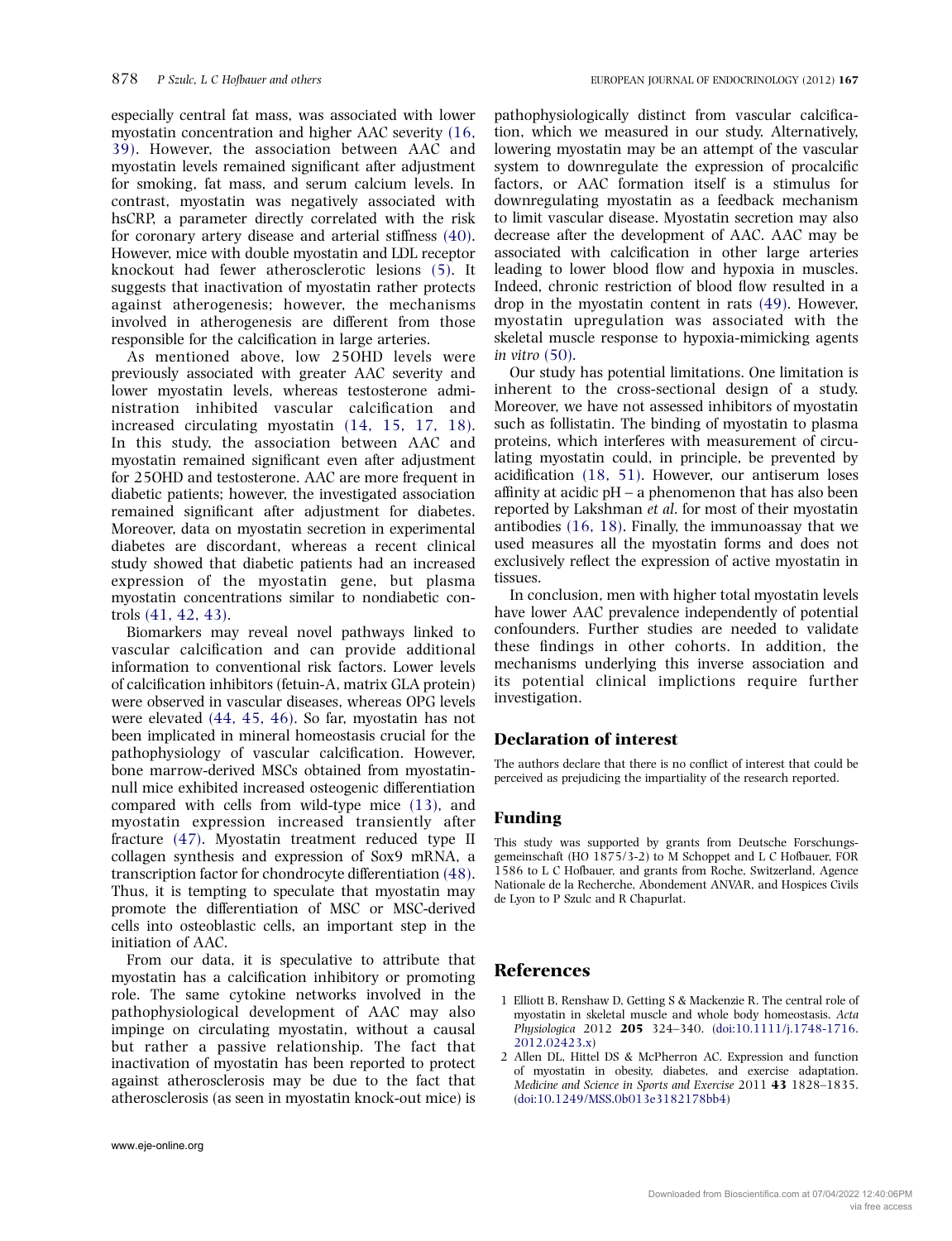- <span id="page-6-0"></span>3 Petersen AM, Magkos F, Atherton P, Selby A, Smith K, Rennie MJ, Pedersen BK & Mittendorfer B. Smoking impairs muscle protein synthesis and increases the expression of myostatin and MAFbx in muscle. American Journal of Physiology. Endocrinology and Metabolism 2007 293 E843–E848. [\(doi:10.1152/ajpendo.](http://dx.doi.org/10.1152/ajpendo.00301.2007) [00301.2007](http://dx.doi.org/10.1152/ajpendo.00301.2007))
- 4 Costelli P, Muscaritoli M, Bonetto A, Penna F, Reffo P, Bossola M, Bonelli G, Doglietto GB, Baccino FM & Rossi Fanelli F. Muscle myostatin signalling is enhanced in experimental cancer cachexia. European Journal of Clinical Investigation 2008 38 531–538. ([doi:10.1111/j.1365-2362.2008.01970.x\)](http://dx.doi.org/10.1111/j.1365-2362.2008.01970.x)
- 5 Tu P, Bhasin S, Hruz PW, Herbst KL, Castellani LW, Hua N, Hamilton JA & Guo W. Genetic disruption of myostatin reduces the development of proatherogenic dyslipidemia and atherogenic lesions in Ldlr null mice. Diabetes 2009 58 1739–1748. ([doi:10.2337/db09-0349\)](http://dx.doi.org/10.2337/db09-0349)
- 6 Shyu KG, Lu MJ, Wang BW, Sun HY & Chang H. Myostatin expression in ventricular myocardium in a rat model of volumeoverload heart failure. European Journal of Clinical Investigation 2006 36 713–719. [\(doi:10.1111/j.1365-2362.2006.01718.x](http://dx.doi.org/10.1111/j.1365-2362.2006.01718.x))
- 7 Gruson D, Ahn SA, Ketelslegers JM & Rousseau MF. Increased plasma myostatin in heart failure. European Journal of Heart Failure 2011 13 734–736. [\(doi:10.1093/eurjhf/hfr024\)](http://dx.doi.org/10.1093/eurjhf/hfr024)
- 8 George I, Bish LT, Kamalakkannan G, Petrilli CM, Oz Mehmet C, Naka Y, Sweeney HL & Maybaum S. Myostatin activation in patients with advanced heart failure and after mechanical unloading. European Journal of Heart Failure 2010 12 444-453. ([doi:10.1093/eurjhf/hfq039](http://dx.doi.org/10.1093/eurjhf/hfq039))
- 9 Zamora E, Simó R, Lupón J, Galán A, Urrutia A, González B, Mas D & Valle V. Serum myostatin levels in chronic heart failure. Revista Española de Cardiología 2010 63 992-996. ([doi:10.1016/S0300-](http://dx.doi.org/10.1016/S0300-8932(10)70212-8) [8932\(10\)70212-8\)](http://dx.doi.org/10.1016/S0300-8932(10)70212-8)
- 10 Al-Aly Z. Arterial calcification: a tumor necrosis factor-a mediated vascular Wnt-opathy. Translational Research 2008 151 233–239. ([doi:10.1016/j.trsl.2007.12.005\)](http://dx.doi.org/10.1016/j.trsl.2007.12.005)
- 11 Wilson PW, Kauppila LI, O'Donnell CJ, Kiel DP, Hannan M, Polak JM & Cupples LA. Abdominal aortic calcific deposits are an important predictor of vascular morbidity and mortality. Circulation 2001 103 1529–1534. ([doi:10.1161/01.CIR.103.11.1529](http://dx.doi.org/10.1161/01.CIR.103.11.1529))
- 12 Szulc P, Kiel DP & Delmas PD. Calcifications in the abdominal aorta predict fractures in men: MINOS study. Journal of Bone and Mineral Research 2008 23 95–102. [\(doi:10.1359/jbmr.070903\)](http://dx.doi.org/10.1359/jbmr.070903)
- 13 Hamrick MW, Shi X, Zhang W, Pennington C, Thakore H, Haque M, Kang B, Isales CM, Fulzele S & Wenger KH. Loss of myostatin (GDF8) function increases osteogenic differentiation of bone marrow-derived mesenchymal stem cells but the osteogenic effect is ablated with unloading. Bone 2007 40 1544–1553. ([doi:10.1016/j.bone.2007.02.012](http://dx.doi.org/10.1016/j.bone.2007.02.012))
- 14 Pirro M, Manfredelli MR, Schillaci G, Helou RS, Bagaglia F, Melis F, Scalera GB, Scarponi AM, Gentile E & Mannarino E. Association between circulating osteoblast progenitors and aortic calcifications in women with postmenopausal osteoporosis. Nutrition, Metabolism, and Cardiovascular Diseases 2012. In Press.
- 15 Naves-Díaz M, Cabezas-Rodríguez I, Barrio-Vázquez Fernández E, Díaz-López JB & Cannata-Andía JB. Low calcidiol levels and risk of progression of aortic calcification. Osteoporosis International 2012 23 1177–1182. [\(doi:10.1007/s00198-011-](http://dx.doi.org/10.1007/s00198-011-1550-0) [1550-0\)](http://dx.doi.org/10.1007/s00198-011-1550-0)
- 16 Szulc P, Schoppet M, Goettsch C, Rauner M, Dschietzig T, Chapurlat R & Hofbauer LC. Endocrine and clinical correlates of myostatin serum concentration in men – the STRAMBO study. Journal of Clinical Endocrinology and Metabolism 2012. In Press.
- 17 Son BK, Akishita M, Iijima K, Ogawa S, Maemura K, Yu J, Takeyama K, Kato S, Eto M & Ouchi Y. Androgen receptordependent transactivation of growth arrest-specific gene 6 mediates inhibitory effects of testosterone on vascular calcification. Journal of Biological Chemistry 2010 285 7537-7544. ([doi:10.1074/jbc.M109.055087\)](http://dx.doi.org/10.1074/jbc.M109.055087)
- 18 Lakshman KM, Bhasin S, Corcoran C, Collins-Racie LA, Tchistiakova L, Forlow SB, St Ledger K, Burczynski ME, Dorner AJ & Lavallie ER. Measurement of myostatin concentrations in

human serum: circulating concentrations in young and older men and effects of testosterone administration. Molecular and Cellular Endocrinology 2009 30226–32. ([doi:10.1016/j.mce.2008.12.019](http://dx.doi.org/10.1016/j.mce.2008.12.019))

- 19 Meienberg J, Rohrbach M, Neuenschwander S, Spanaus K, Giunta C, Alonso S, Arnold E, Henggeler C, Regenass S, Patrignani A, Azzarello-Burri S, Steiner B, Nygren AO, Carrel T, Steinmann B & Mátyás G. Hemizygous deletion of COL3A1, COL5A2, and MSTN causes a complex phenotype with aortic dissection: a lesson for and from true haploinsufficiency. European Journal of Human Genetics 2010 18 1315–1321. ([doi:10.1038/](http://dx.doi.org/10.1038/ejhg.2010.105) eihg.2010.105)
- 20 Chaitou A, Boutroy S, Vilayphiou N, Munoz F, Delmas PD, Chapurlat R & Szulc P. Association between bone turnover rate and bone microarchitecture in men: the STRAMBO study. Journal of Bone and Mineral Research 2010 25 2313–2323. ([doi:10.1002/jbmr.124](http://dx.doi.org/10.1002/jbmr.124))
- 21 Fearon K, Strasser F, Anker SD, Bosaeus I, Bruera E, Fainsinger RL, Jatoi A, Loprinzi C, MacDonald N, Mantovani G, Davis M, Muscaritoli M, Ottery F, Radbruch L, Ravasco P, Walsh D, Wilcock A, Kaasa S & Baracos VE. Definition and classification of cancer cachexia: an international consensus. Lancet Oncology 2011 12 489–495. ([doi:10.1016/S1470-2045\(10\)70218-7\)](http://dx.doi.org/10.1016/S1470-2045(10)70218-7)
- 22 Fardellone P, Sebert JL, Bouraya M, Bonidan O, Leclercq G, Doutrellot C, Bellony R & Dubreuil A. Evaluation de la teneur en calcium du régime alimentaire par autoquestionnaire fréquentiel. Revue du Rhumatisme et des Maladies Ostéo-articulaires 1991 58 99–103.
- 23 Wintgens KF, Dschietzig T, Stoeva S, Paulsson M & Armbruster FP. Plasma myostatin measured by a competitive ELISA using a highly specific antiserum. Clinica Chimica Acta 2012 413 1288-1294. ([doi:10.1016/j.cca.2012.04.023](http://dx.doi.org/10.1016/j.cca.2012.04.023))
- 24 Chaitou A, Boutroy S, Vilayphiou N, Varennes A, Richard M, Blaizot S, Munoz F, Delmas PD, Goudable J, Chapurlat R & Szulc P. Association of bone microarchitecture with parathyroid hormone concentration and calcium intake in men: the STRAMBO study. European Journal of Endocrinology 2011 165 151–159. ([doi:10.1530/EJE-11-0184](http://dx.doi.org/10.1530/EJE-11-0184))
- 25 Szulc P, Hawa G, Boutroy S, Vilayphiou N, Schoppet M, Chapurlat R & Hofbauer LC. Cortical bone status is associated with serum osteoprotegerin concentration in men: the STRAMBO study. Journal of Clinical Endocrinology and Metabolism 2011 96 2216–2226. [\(doi:10.1210/jc.2010-2617\)](http://dx.doi.org/10.1210/jc.2010-2617)
- 26 Schoppet M, Hofbauer LC, Brinskelle-Schmal N, Varennes A, Goudable J, Richard M, Hawa G, Chapurlat R & Szulc P. Serum level of the phosphaturic factor FGF23 is associated with abdominal aortic calcification in men: the STRAMBO study. Journal of Clinical Endocrinology and Metabolism 2012 97 E575–E583. ([doi:10.1210/](http://dx.doi.org/10.1210/jc.2011-2836) [jc.2011-2836](http://dx.doi.org/10.1210/jc.2011-2836))
- 27 Rolland T, Boutroy S, Vilayphiou N, Blaizot S, Chapurlat R & Szulc P. Poor trabecular microarchitecture at the distal radius in older men with increased concentration of high-sensitivity C-reactive protein – the STRAMBO study. Calcified Tissue International 2012 90 496–506. [\(doi:10.1007/s00223-012-](http://dx.doi.org/10.1007/s00223-012-9598-1) [9598-1\)](http://dx.doi.org/10.1007/s00223-012-9598-1)
- 28 Szulc P, Uusi-Rasi K, Claustrat B, Marchand F, Beck TJ & Delmas PD. Role of sex steroids in the regulation of bone morphology in men. The MINOS study. Osteoporosis International 2004 15 909–917. [\(doi:10.1007/s00198-004-1635-0](http://dx.doi.org/10.1007/s00198-004-1635-0))
- 29 Vermeulen A, Verdonck L & Kaufman JM. A critical evaluation of simple methods for the estimation of free testosterone in serum. Journal of Clinical Endocrinology and Metabolism 1999 84 3666–3672. [\(doi:10.1210/jc.84.10.3666](http://dx.doi.org/10.1210/jc.84.10.3666))
- 30 Kauppila LI, Polak JF, Cupples LA, Hannan MT, Kiel DP & Wilson PW. New indices to classify location, severity and progression of calcific lesions in the abdominal aorta: a 25-year follow-up study. Atherosclerosis 1997 132 245–250. [\(doi:10.1016/S0021-](http://dx.doi.org/10.1016/S0021-9150(97)00106-8) [9150\(97\)00106-8](http://dx.doi.org/10.1016/S0021-9150(97)00106-8))
- 31 Szulc P, Samelson EJ, Sornay-Rendu E, Chapurlat R & Kiel DP. Severity of aortic calcification is positively associated with vertebral fracture in older men–a densitometry study in the STRAMBO cohort. Osteoporosis International 2012. In Press.

www.eje-online.org